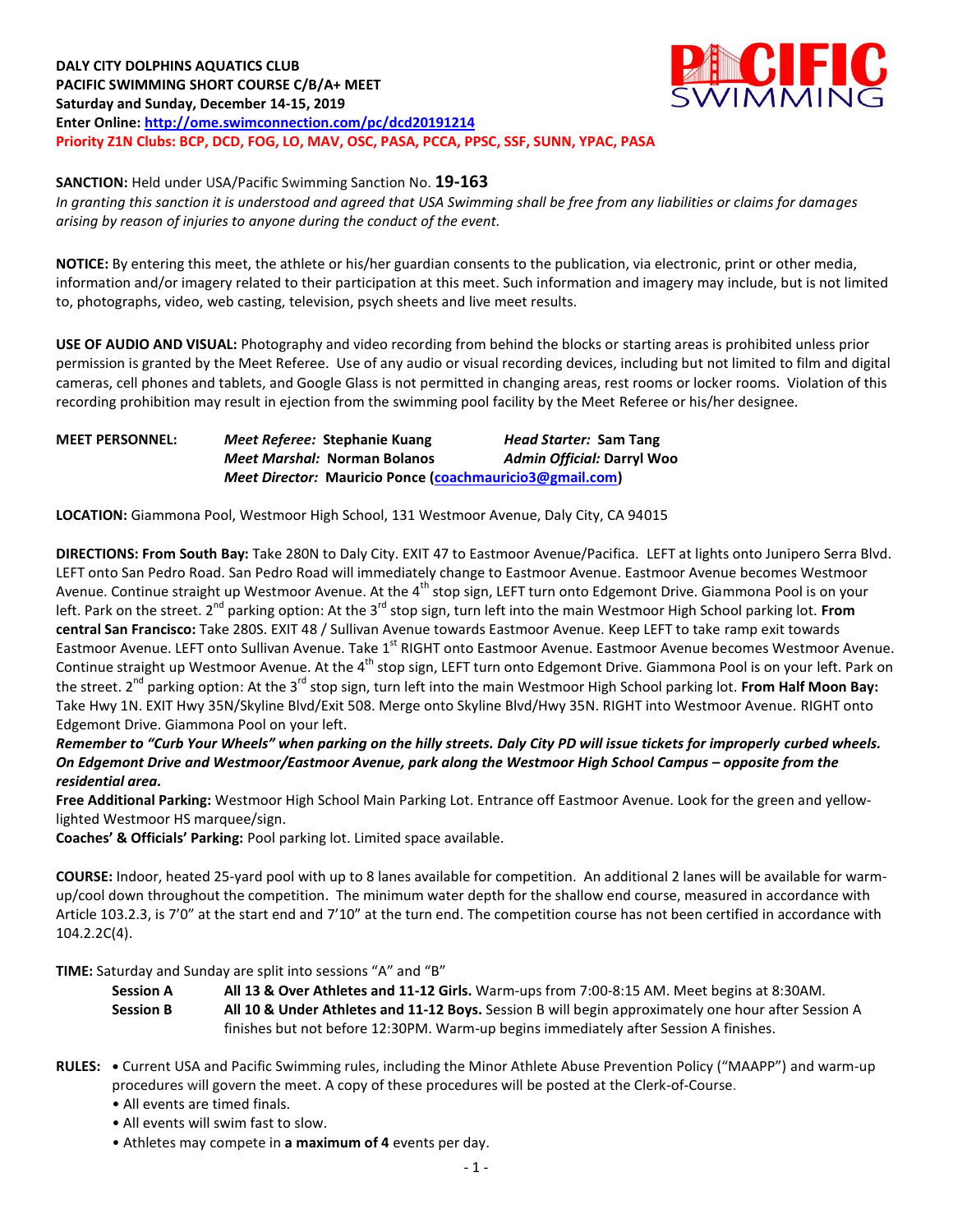• All athletes ages 12 and under should complete competition within four (4) hours.

• Entries will be accepted until the number of splashes exceeds the estimated time line, per the "Four-Hour Rule," based on the athletes age and gender.

**•** If local conditions warrant it the Meet Referee, with the concurrence of the Meet Director, may require a mandatory scratch down. Immediate cash refunds will be made for any mandatory scratches.

• **All coaches and deck officials must wear their USA Swimming membership cards in a visible manner.** 

**•** All 400 IM & 500 Free athletes must enter a seed time (coach verified ok). Athletes in the 9-10 500 Free must have achieved USA-S Motivational "B" Time Standard for their gender.

**UNACCOMPANIED ATHLETES:** Any USA-S athlete-member competing at the meet must be accompanied by a USA Swimming member-coach for the purposes of athlete supervision during warm-up, competition and warm-down. If a coach-member of the athlete's USA-S Club does not attend the meet to serve in said supervisory capacity, it is the responsibility of the athlete or the athlete's legal guardian to arrange for supervision by a USA-S member-coach. The Meet Director or Meet Referee may assist the athlete in making arrangements for such supervision; however, it is recommended that such arrangements be made in advance of the meet by the athlete's USA-S Club Member-Coach.

**RACING STARTS:** Athletes must be certified by a USA-S member-coach as being proficient in performing a racing start, or must start the race in the water. It is the responsibility of the athlete or the athlete's legal guardian to ensure compliance with this requirement.

**RESTRICTIONS:** • Smoking and the use of other tobacco products is prohibited on the pool deck, in the locker rooms, in spectator seating, on standing areas and in all areas used by athletes, during the meet and during warm-up periods.

- Sale and use of alcoholic beverages is prohibited in all areas of the meet venue.
- No glass containers are allowed in the meet venue.
- No propane heater is permitted except for snack bar/meet operations.
- All shelters must be properly secured.
- Deck Changes are prohibited.

• Destructive devices, to include but not limited to, explosive devices and equipment, firearms (open or concealed), blades, knives, mace, stun guns and blunt objects are strictly prohibited in the swimming facility and its surrounding areas. If observed, the Meet Referee or his/her designee may ask that these devices be stored safely away from the public or removed from the facility. Noncompliance may result in the reporting to law enforcement authorities and ejection from the facility. Law enforcement officers (LEO) are exempt per applicable laws.

 Operation of a drone, or any other flying apparatus, is prohibited over the venue (pools, athlete/coach areas, spectator areas and open ceiling locker rooms) any time athletes, coaches, officials and/or spectators are present.

 No personal tents/EZ-ups will be allowed on the pool deck. You are welcome to set up tents/canopies on the grounds outside of the building. Keep lobby entryways, access ways, passageways, doorways, and stairways clear of chairs, seats, bulky items, and bags per compliance with the Fire Marshall's orders. Items may be immediately removed upon discretion of the Meet Director and the Meet Referee.

**ELIGIBILITY:** • Athletes must be current members of USA-S and enter their name and registration number on the meet entry card as they are shown on their Registration Card. If this is not done, it may be difficult to match the athlete with the registration and times database. The meet host will check all athlete registrations against the SWIMS database and if not found to be registered, the Meet Director shall accept the registration at the meet (a \$10 surcharge will be added to the regular registration fee). Duplicate registrations will be refunded by mail.

• Athletes in the "A" Division must have met at least USA Swimming Motivational "A" minimum time standard. Athletes in the "B" Division must have met at least the listed "B" minimum time standard. All entry times slower than the listed "B" time standard will be in the "C" Division.

• Entries with **"NO TIME" will be ACCEPTED (Exception – 400 IM & 500 Freestyle, see rules)**.

• Entry times submitted for this meet may be checked against a computer database and may be changed in accordance with Pacific Swimming Entry Time Verification Procedures.

• Disabled athletes are welcome to attend this meet and should contact the Meet Director or Meet Referee regarding any special accommodations on entry times and seeding per Pacific Swimming policy.

• Athletes 19 years of age and over may compete in the meet for time only, no awards. Such athletes must have met standards for the 17-18 age group.

• The athlete's age will be the age of the athlete on the first day of the meet.

**ENTRY PRIORITY:** Priority entry will be given to the following **TEAMS: BCP, DCD, FOG, LO, MAV, OSC, PASA, PCCA, PPSC, SSF, SUNN,**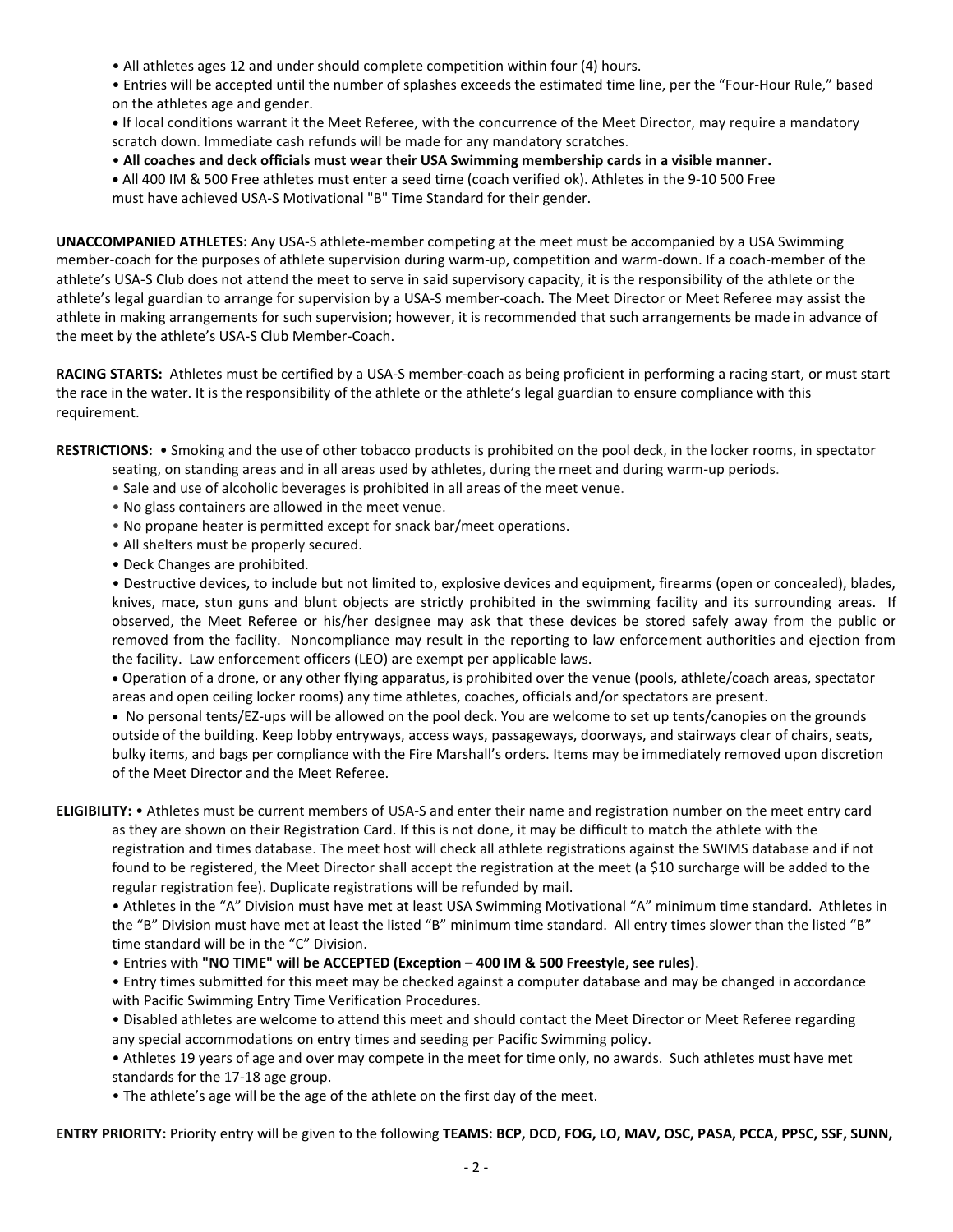**YPAC, PASA** entering online must do so by **11:59 PM, Wednesday, November 27 th** in order to receive priority acceptance to the meet. Athletes from **BCP, DCD, FOG, LO, MAV, OSC, PASA, PCCA, PPSC, SSF, SUNN, YPAC, PASA** submitting surface mail entries must be postmarked by **Monday, November 25th** in order to receive priority acceptance into the meet. No athletes other than those from the teams listed above may enter the meet until the priority period passes. After November 27<sup>th</sup>, and if the estimated timeline still permits, the meet will be open to athletes outside of the priority clubs list.

**ENTRY FEES:** \$4.00 per event plus an \$8.00 participation fee per athlete. Entries will be rejected if payment is not sent at time of request. No refunds will be made, except mandatory scratch downs.

**ONLINE ENTRIES: To** enter online go to **<http://ome.swimconnection.com/pc/dcd20191214>** to receive an immediate entry confirmation. This method requires payment by credit card. Swim Connection, LLC charges a processing fee for this service, equal to \$1 per athlete plus 5% of the total Entry Fees. Please note that the processing fee is a separate fee from the Entry Fees. If you do not wish to pay the processing fee, enter the meet using a mail entry. **Entering online is a convenience, is completely voluntary, and is in no way required or expected of an athlete by Pacific Swimming.** Online entries will be accepted through Wednesday, **December 4 th, at 11:59 PM (pending the meet does not fill up sooner per the "Four-Hour Rule," see Rules above)**.

**MAILED OR HAND DELIVERED ENTRIES**: Entries must be on the attached consolidated entry form. Forms must be filled out completely and printed clearly with athlete's best time. Entries must be postmarked by midnight, Monday, December 2<sup>nd</sup> or hand delivered by 6:30 p.m. Wednesday, December 4<sup>th</sup>. No late entries will be accepted. No refunds will be made, except mandatory scratch downs. Requests for confirmation of receipt of entries should include a self-addressed envelope.

**Make check payable to**: Daly City Dolphins Aquatics Club

| <b>Mail entries to: Mauricio Ponce</b> | <b>Hand deliver entries to: Mauricio Ponce</b> |
|----------------------------------------|------------------------------------------------|
| P.O. Box 2881                          | Giammona Pool, 131 Westmoor Avenue             |
| Daly City, CA 94015                    | Daly City, CA 94015                            |

**CHECK-IN:** The meet will be deck seeded. Athletes must check-in at the Clerk-of-Course. No event shall be closed more than 30 minutes before the scheduled start of the session. Close of check-in for remaining events shall be no more than 60 minutes before the estimated time of the start of the first heat of the event. Athletes who do not check in will not be seeded in the event.

**SCRATCHES:** Any athletes not reporting for or competing in an individual timed final event that they have checked in for shall not be penalized.

AWARDS: Individual events will be awarded in the A, B, and C Divisions. Ribbons for 1<sup>st</sup> – 8<sup>th</sup> place are given to the following age groups: 6/un, 7-8, 9-10, & 11-12. Athletes 13 years of age and older will not receive awards. Standard "A" medals will be awarded to athletes achieving NEW USA Swimming National "A" times in each event, regardless of place achieved in the event. All awards must be picked up at the meet. Awards will not be mailed. Dolphin plush prizes will also be awarded to  $1<sup>st</sup>$  place winners of each heat.

**ADMISSION:** Free. A program will **NOT** be available.

**SNACK BAR & HOSPITALITY:** A snack bar will be available throughout the competition. Coaches and working deck officials will be provided lunch. Hospitality will serve refreshments to timers and volunteers.

**MISCELLANEOUS:** No overnight parking is allowed. Facilities will not be provided after meet hours. All participating clubs are expected to provide lane timers based upon the number of athletes registered to swim each day. Club timing lanes for Saturday and Sunday will be assigned and coaches will be notified of assignments during the week prior to the meet.

**MINIMUM OFFICIALS:** Clubs must follow Zone 1 North rules for providing officials. Each club must provide officials for each session according to the number of Athletes entered in that session, following the table below. Clubs that do not provide sufficient officials must provide coaches to act in the place of officials.

| Club athlete entered in session | Trained and carded officials requested |  |  |  |  |  |
|---------------------------------|----------------------------------------|--|--|--|--|--|
| $1 - 10$                        |                                        |  |  |  |  |  |
| $11 - 25$                       |                                        |  |  |  |  |  |
| 26-50                           |                                        |  |  |  |  |  |
| 51-75                           |                                        |  |  |  |  |  |
| 76-100                          |                                        |  |  |  |  |  |
| 100 or more                     | 5 and up (1 for every 25 Athletes)     |  |  |  |  |  |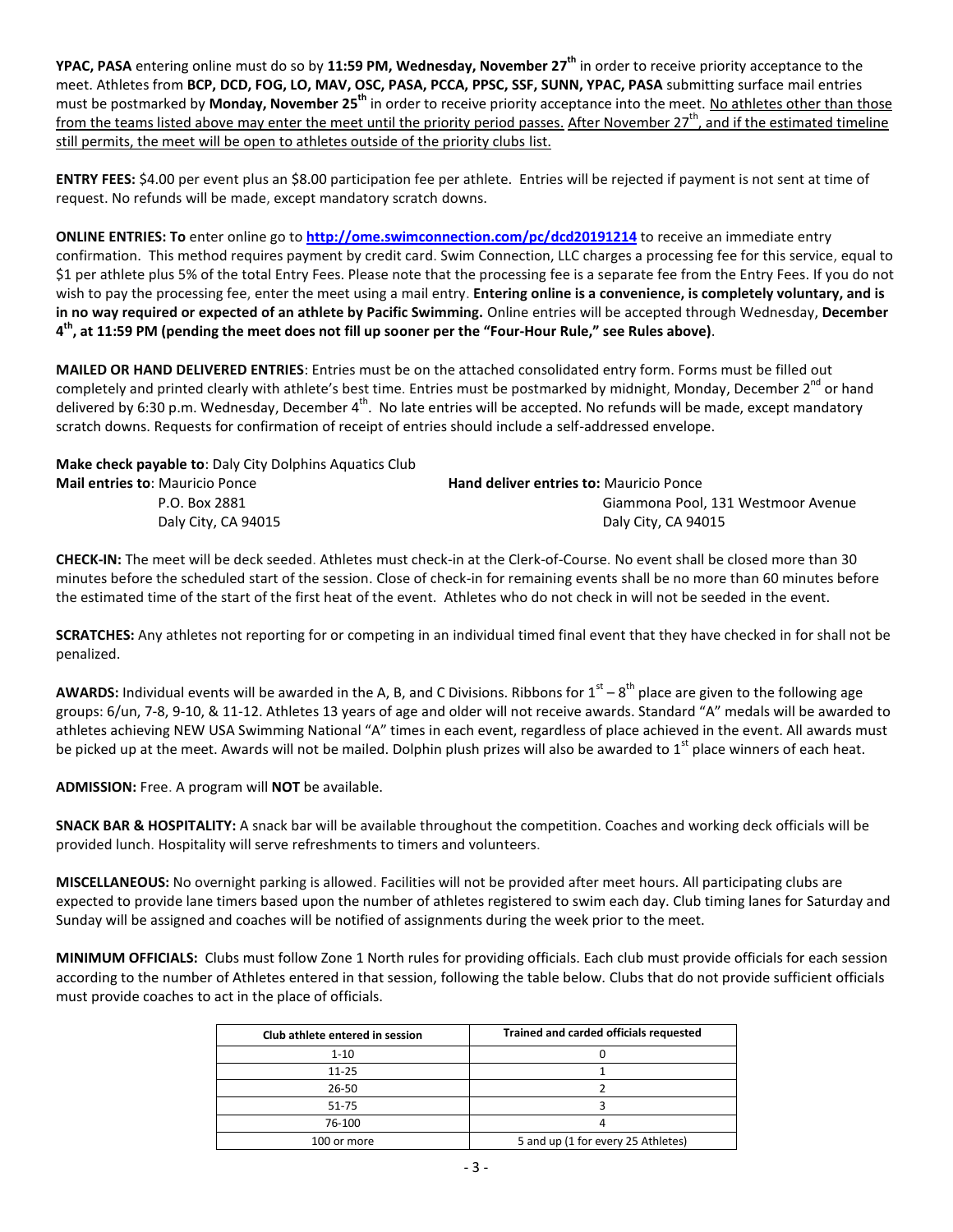## **EVENT SUMMARY**

|               | SATURDAY, Dec. 14 <sup>th</sup> |                |                | SUNDAY, Dec. 15 <sup>th</sup> |        |           |         |  |  |
|---------------|---------------------------------|----------------|----------------|-------------------------------|--------|-----------|---------|--|--|
| 8 & UN        | $9-10$                          | $11 - 12$      | $13 - 18$      | 8 & UN                        | $9-10$ | $11 - 12$ | $13-18$ |  |  |
| 50 BK         | 100 FR                          | 100 FR         | 50 FR          | 50 FR                         | 50 FR  | 200 FR    | 100 FR  |  |  |
| <b>25 FLY</b> | <b>50 FLY</b>                   | 50 BK          | <b>100 FLY</b> | 50 BR                         | 100 BR | 100 IM    | 200 IM  |  |  |
| 25 BR         | 50 BR                           | <b>200 FLY</b> | 100 BK         | 25 BK                         | 50 BK  | 100 BR    | 100 BR  |  |  |
| <b>25 FR</b>  | 100 BK                          | 50 FR          | 200 FR         | <b>100 FR</b>                 | 500 FR | 200 BK    | 500 FR  |  |  |
| 100 IM        | 100 IM                          | 400 IM         | 200 BR         |                               |        |           |         |  |  |

|                | SATURDAY, DECEMBER 14TH |               |               | SUNDAY, DECEMBER 15TH |               |
|----------------|-------------------------|---------------|---------------|-----------------------|---------------|
|                | <b>SESSION A</b>        |               |               | <b>SESSION A</b>      |               |
| <b>EVENT#</b>  | <b>EVENT</b>            | <b>EVENT#</b> | <b>EVENT#</b> | <b>EVENT</b>          | <b>EVENT#</b> |
| Girl           |                         | Boy           | Girl          |                       | Boy           |
| $\mathbf{1}$   | 13-OV 50 FREE           | $\mathbf{2}$  | 51            | 11-12 200 FREE        |               |
| 3              | 11-12 100 FREE          |               | 53            | 13-OV 100 FREE        | 54            |
| 5              | 13 - OV 100 FLY         | 6             | 55            | $11 - 12$ 100 IM      |               |
| $\overline{7}$ | 11-12 50 BACK           |               | 57            | 13-OV 200 IM          | 58            |
| 9              | 13-OV 100 BACK          | 10            | 59            | 11-12 100 BREAST      |               |
| 11             | 11-12 200 FLY           |               | 61            | 13-OV 100 BREAST      | 62            |
| 13             | 13 - OV 200 FREE        | 14            | 63            | 11-12 200 BACK        |               |
| 15             | $11 - 1250$ FREE        |               | 65            | 13-OV 500 FREE        | 66            |
| 17             | 13-OV 200 BREAST        | 18            |               |                       |               |
| 19             | $11 - 12400$ IM         |               |               |                       |               |
|                | <b>SESSION B</b>        |               |               | <b>SESSION B</b>      |               |
| 21             | 8 & UN 50 BACK          | 22            | 67            | 8 & UN 50 FREE        | 68            |
| 23             | $9 - 10 100$ FREE       | 24            |               | $11 - 12200$ FREE     | 70            |
|                | $11 - 12$ 100 FREE      | 26            | 71            | $9 - 1050$ FREE       | 72            |
| 27             | 8 & UN 25 FLY           | 28            | 73            | 8 & UN 50 BREAST      | 74            |
| 29             | $9 - 1050$ FLY          | 30            |               | $11 - 12$ 100 IM      | 76            |
|                | 11-12 50 BACK           | 32            | 77            | 9-10 100 BREAST       | 78            |
| 33             | 8 & UN 25 BREAST        | 34            | 79            | 8 & UN 25 BACK        | 80            |
| 35             | 9-1050 BREAST           | 36            |               | 11-12 100 BREAST      | 82            |
|                | 11-12 200 FLY           | 38            | 83            | 9-10 50 BACK          | 84            |
| 39             | 8 & UN 25 FREE          | 40            | 85            | 8 & UN 100 FREE       | 86            |
| 41             | 9-10 100 BACK           | 42            |               | 11-12 200 BACK        | 88            |
|                | $11 - 1250$ FREE        | 44            | 89            | $9 - 10500$ FREE      | 90            |
| 45             | 8 & UN 100 IM           | 46            |               |                       |               |
| 47             | $9 - 10100$ IM          | 48            |               |                       |               |
|                | $11 - 12400$ IM         | 50            |               |                       |               |

## **EVENTS**

|                             | SATURDAY, DECEMBER 14TH |                |               | SUNDAY, DECEMBER 15TH |               |
|-----------------------------|-------------------------|----------------|---------------|-----------------------|---------------|
|                             | <b>SESSION A</b>        |                |               | <b>SESSION A</b>      |               |
| NT#                         | <b>EVENT</b>            | <b>EVENT#</b>  | <b>EVENT#</b> | <b>EVENT</b>          | <b>EVENT#</b> |
| iirl                        |                         | Boy            | Girl          |                       | Boy           |
| $\mathbf{1}$                | 13-OV 50 FREE           | $\overline{2}$ | 51            | $11 - 12$ 200 FREE    |               |
| $\frac{3}{5}$ $\frac{5}{7}$ | $11 - 12$ 100 FREE      |                | 53            | 13-OV 100 FREE        | 54            |
|                             | 13 - OV 100 FLY         | 6              | 55            | $11 - 12$ 100 IM      |               |
|                             | 11-12 50 BACK           |                | 57            | 13-OV 200 IM          | 58            |
| $\overline{9}$              | 13 - OV 100 BACK        | 10             | 59            | 11-12 100 BREAST      |               |
| $\overline{11}$             | $11 - 12200$ FLY        |                | 61            | 13-OV 100 BREAST      | 62            |
| L3                          | 13-OV 200 FREE          | 14             | 63            | 11-12 200 BACK        |               |
| L5                          | $11 - 1250$ FREE        |                | 65            | 13-OV 500 FREE        | 66            |
| L7                          | 13-OV 200 BREAST        | 18             |               |                       |               |
| L9                          | $11 - 12400$ IM         |                |               |                       |               |
|                             | <b>SESSION B</b>        |                |               | <b>SESSION B</b>      |               |
| 21                          | 8 & UN 50 BACK          | 22             | 67            | 8 & UN 50 FREE        | 68            |
| $^{23}$                     | $9 - 10100$ FREE        | 24             |               | $11 - 12200$ FREE     | 70            |
|                             | $11 - 12$ 100 FREE      | 26             | 71            | $9 - 1050$ FREE       | 72            |
| 27                          | 8 & UN 25 FLY           | 28             | 73            | 8 & UN 50 BREAST      | 74            |
| 29                          | $9 - 1050$ FLY          | 30             |               | $11 - 12100$ IM       | 76            |
|                             | 11-12 50 BACK           | 32             | 77            | 9-10 100 BREAST       | 78            |
| 33 <sup>2</sup>             | 8 & UN 25 BREAST        | 34             | 79            | 8 & UN 25 BACK        | 80            |
| 35 <sub>1</sub>             | $9 - 1050$ BREAST       | 36             |               | 11-12 100 BREAST      | 82            |
|                             | 11-12 200 FLY           | 38             | 83            | 9-10 50 BACK          | 84            |
| 39                          | 8 & UN 25 FREE          | 40             | 85            | 8 & UN 100 FREE       | 86            |
| $\overline{11}$             | 9-10 100 BACK           | 42             |               | 11-12 200 BACK        | 88            |
|                             | $11 - 1250$ FREE        | 44             | 89            | $9 - 10500$ FREE      | 90            |

## **Athletes in the 9-10 500 Free must have achieved USA-S Motivational "B" Time Standard for their gender. Girls: 8:26.09. Boys: 8:16.69**

Please make sure you have your own timers for the 400 IM & 500 Free and bring your own lap counters. All 400 IM & 500 Free athletes must enter a seed time (coach verified ok) for proper seeding purposes.

Use the following URL to find the time standards: <http://www.pacswim.org/swim-meet-times/standards>